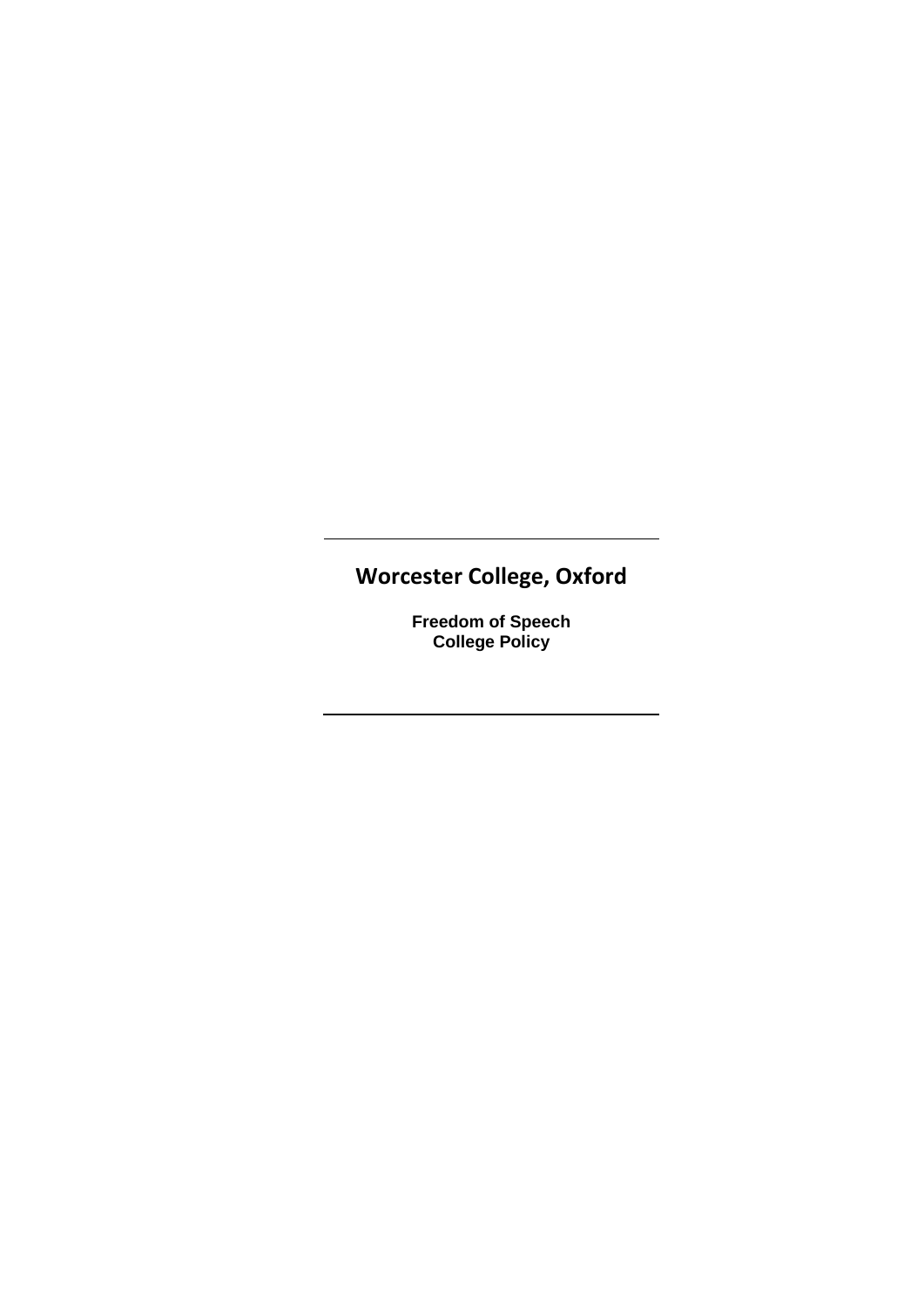## **Contents**

| $\mathbf{1}$   |                                                                                  |  |
|----------------|----------------------------------------------------------------------------------|--|
| 2              |                                                                                  |  |
| 3              |                                                                                  |  |
| $\overline{4}$ | External speakers, Assemblies and Meetings of College Clubs, Societies and other |  |
| 5              |                                                                                  |  |
| 6              |                                                                                  |  |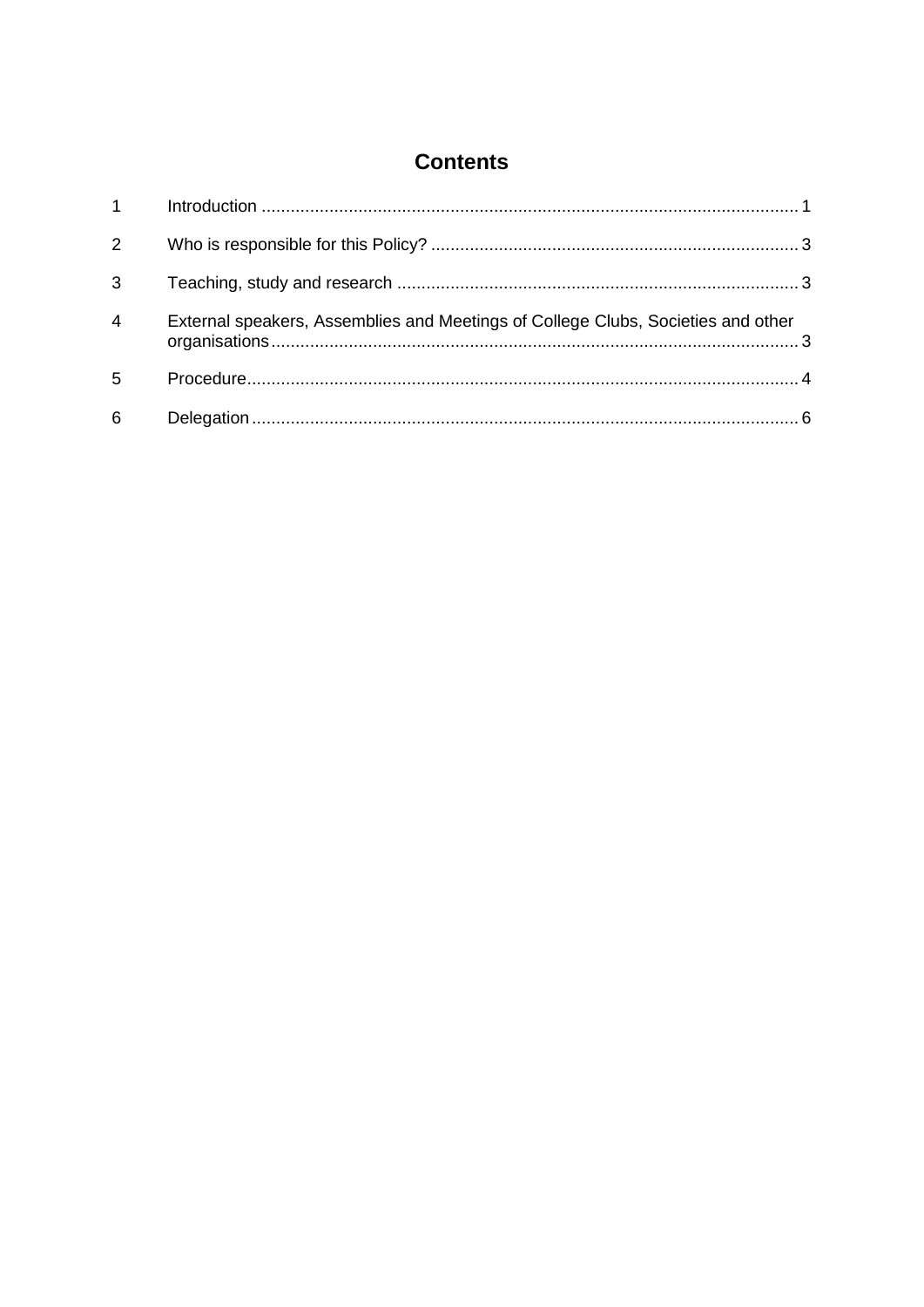#### **1 Introduction**

- 1.1 Freedom of speech and expression are key principles of free, democratic societies. The exchange of ideas, the freedom to challenge and think critically is central to learning and an important part of College and University life. Everyone has the right to express and receive views and opinions, including where this might "offend, shock or disturb".
- 1.2 The underpinning legal framework also recognises that freedom of speech and expression are subject to important limitations, for example to prevent unlawful discrimination, harassment or incitement to violence or hatred against other individuals or groups, particularly by reference to their race, ethnicity, gender, religious belief or sexual orientation. The College will not tolerate any form of harassment or victimisation and expects all members of the College, its visitors and contractors to treat each other with respect, courtesy and consideration.
- 1.3 Protest is also a valid part of freedom of expression, but it must be peaceful and not be allowed to shut down lawful debate or infringe the rights of others.
- 1.4 It is not always easy to draw a line between what is lawful speech which might be offensive, and speech which is unlawful, for example because it amounts to unlawful harassment. Much can depend on context, such as:
	- 1.4.1 Whether it concerns part of an academic course or external event;
	- 1.4.2 Whether the subject matter of a talk was made clear from promotional material;
	- 1.4.3 The particular form of words, the form of communication;
	- 1.4.4 The intended audience; and
	- 1.4.5 Whether it is presented in a context which includes challenge and the expression of opposing viewpoints.

The College's aim is always to encourage respectful debate, including debate of difficult and controversial issues. Freedom of expression should not be abused for the purpose of hatred or bigotry.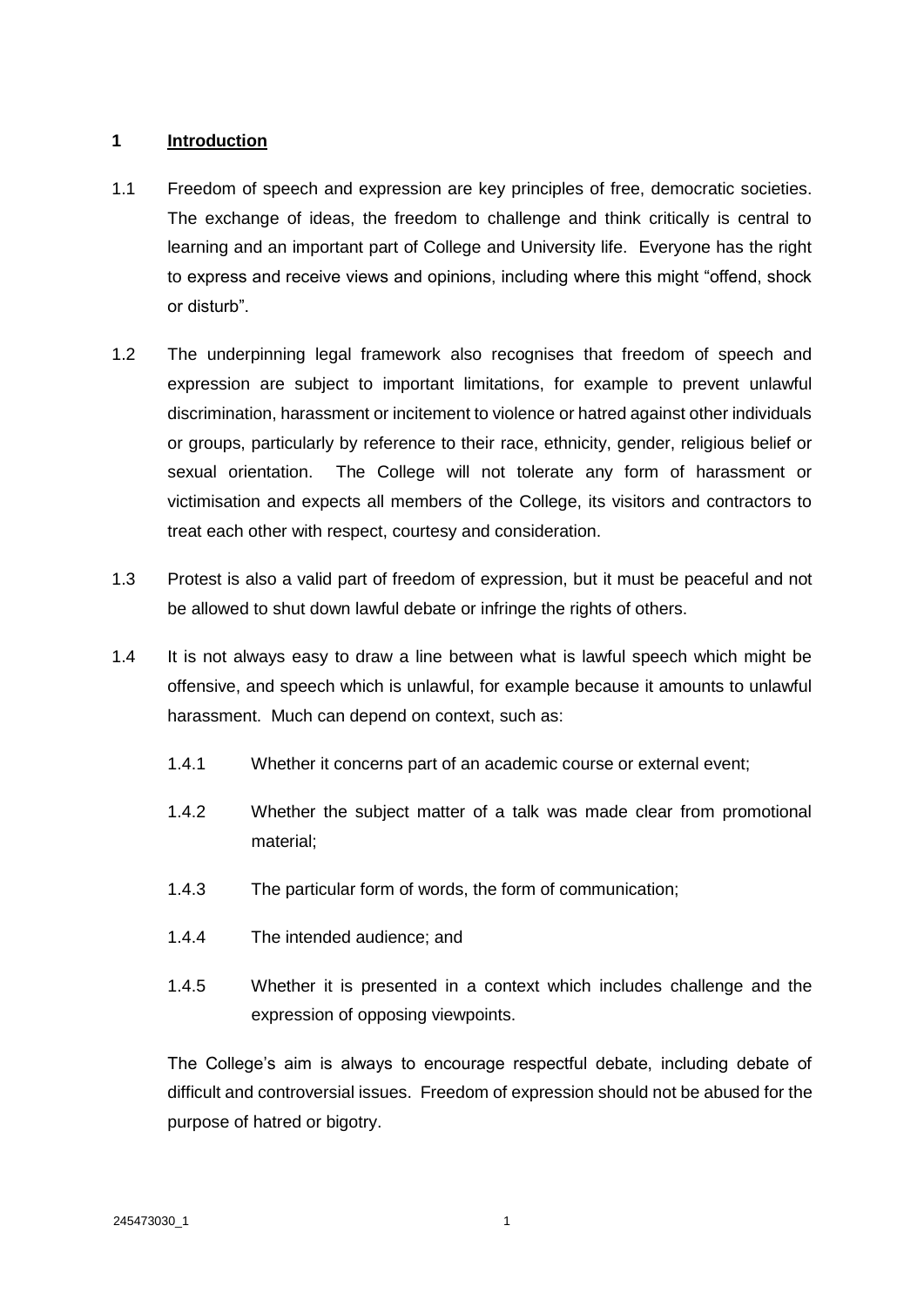- 1.5 There are other laws such as privacy, libel and defamation which may restrict freedom of speech in certain circumstances.
- 1.6 Following changes to legislation implemented under the Higher Education and Research Act 2017, the College no longer falls within scope of section 43 of the Education (No.2) Act 1986. That Act requires the governing body of educational establishments that are within scope, including the University, to take reasonably practicable steps to ensure that freedom of speech within the law is secured for members, including student members, and employees of the establishment as well as for visiting speakers. It also requires such establishments to set out a code of practice to facilitate the discharge of that duty.
- 1.7 Whilst the College is not currently subject to section 43 of the Education (No.2) Act 1986, it nonetheless intends to apply the same principles when considering matters of freedom of speech and freedom of expression and to set out an equivalent code of practice. Section 43 applies to freedom of speech "within the law". This means that it does not apply to speech which would be unlawful, whether because it is a criminal offence, or in breach of civil law, including equality, health and safety, defamation and charity law. The duty may also include other forms of expression such as printed or electronic material.
- 1.8 The Counter-Terrorism and Security Act 2015 requires the College to 'have due regard to the need to prevent people from being drawn into terrorism' (section 26 (1)). The Act also provides that 'when carrying out the duty imposed by section 26 (1)', relevant educational establishments must have particular regard to the duty to ensure freedom of speech when they are subject to that duty; and to the importance of academic freedom" (s.31).
- 1.9 The terms of this Policy and code of practice are not contractual and may be updated by the College from time to time, for example when legislation changes or as part of periodic reviews by the College of its procedures to improve their operation.
- 1.10 College members (including student members) and College staff must comply with the terms of this Policy. A breach of this Policy may be a disciplinary matter under the relevant staff or student disciplinary policies; in the most serious cases that could lead to dismissal or expulsion from the College.
- 1.11 During the period of the coronavirus pandemic or during any similar emergency, any meetings, activities and assemblies at the College are also subject to any conditions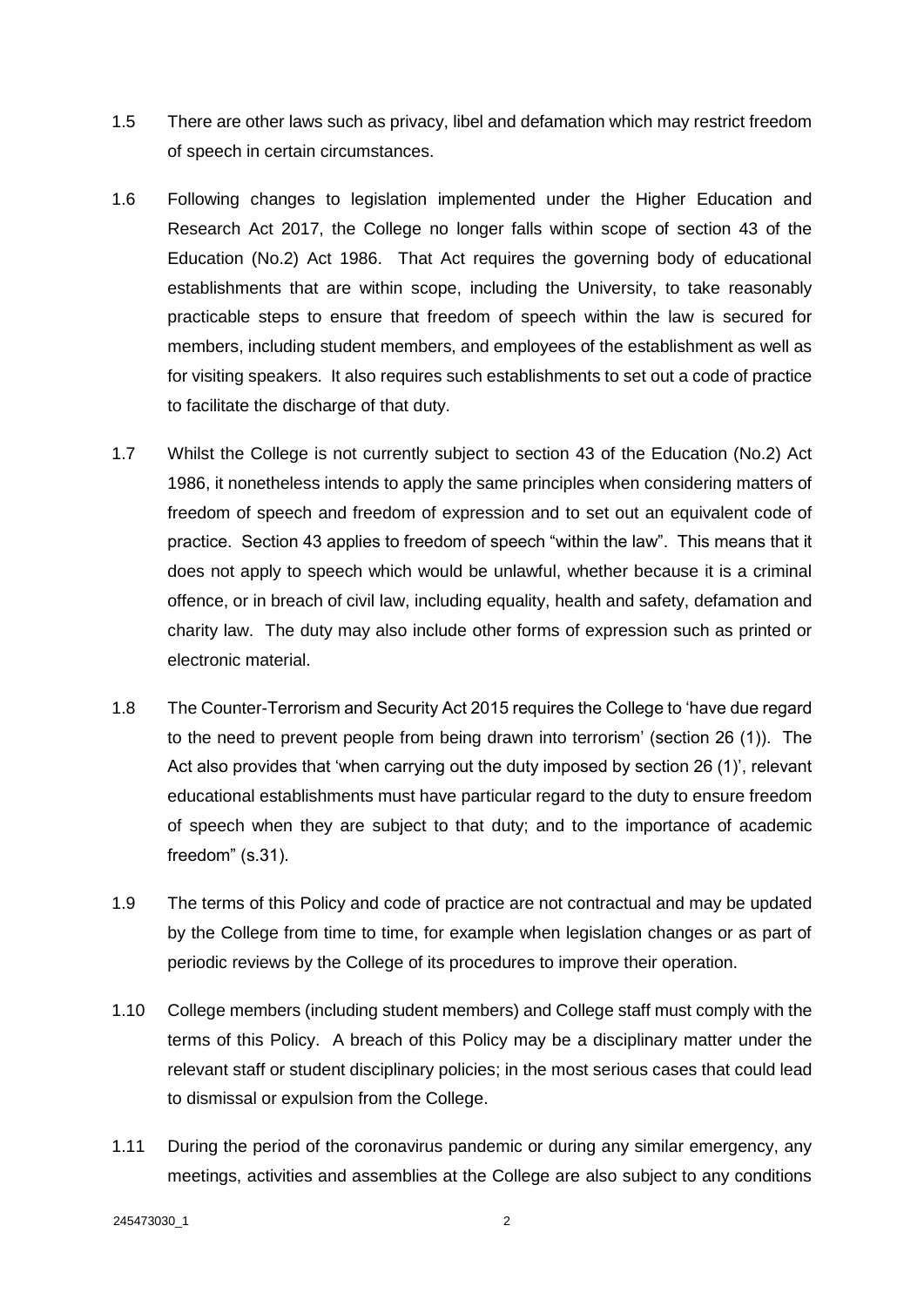that the College or the relevant authorities may apply in the interests of public health or to ensure compliance with relevant guidance.

#### **2 Who is responsible for this Policy?**

- 2.1 The Governing Body of the College has overall responsibility for the effective operation of this Policy and for ensuring compliance with relevant legislation.
- 2.2 Day-to-day operational responsibility for this Policy, including regular review of this Policy, has been delegated to the Provost.

#### **3 Teaching, study and research**

- 3.1 It is not anticipated that events which form part of the College's academic functions of teaching, study or research will need to be formally referred under this Policy. However anyone engaged in delivering or organising activity as part of the College's academic functions of teaching, study or research ("relevant activity") shall notify the Senior Tutor immediately, in writing and with details, if they consider that:
	- 3.1.1 The relevant activity is likely to be the subject of protest; and/or
	- 3.1.2 The relevant activity and/or any protest might breach this Policy.
- 3.2 In such circumstances, the procedure set out in section 5 will be implemented.
- 3.3 A frivolous, vexatious and/or malicious referral may lead to disciplinary action being taken under the relevant College procedure.

### **4 External speakers, Assemblies and Meetings of College Clubs, Societies and other organisations**

- 4.1 Any College member (including student members) or employee involved in arranging external speakers, meetings, parties or other assemblies ("relevant activity") on College premises must notify the Senior Tutor immediately in writing and with details if they become aware:
	- 4.1.1 Of any reason suggesting the relevant activity risks being the subject of protest; and/or
	- 4.1.2 The relevant activity and/or any protest risks breaching this Policy.
- 4.2 In such circumstances, the procedure set out in section [5](#page-5-0) will be implemented.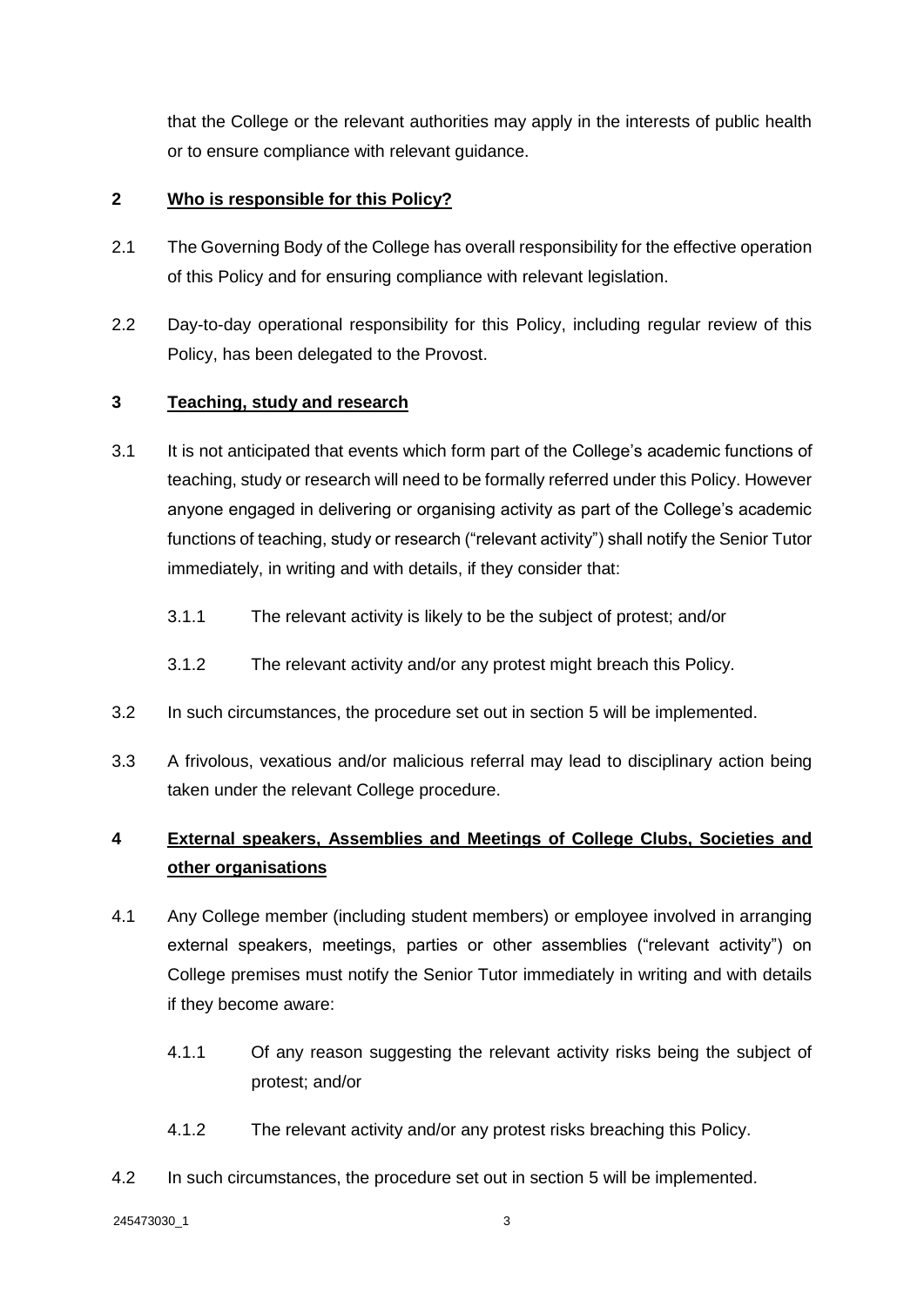4.3 A frivolous, vexatious and/or malicious referral may lead to disciplinary action being taken under the relevant College procedure.

#### <span id="page-5-0"></span>**5 Procedure**

- 5.1 The Senior Tutor shall act in a proportionate manner and with the desire, wherever possible, to enable events or meetings to proceed.
- 5.2 The Senior Tutor will upon receipt of notification as above, or on receipt of similar information from any other source regarding a relevant activity on College premises, consider the details and context within the relevant legal framework, which may include, amongst other matters:
	- 5.2.1 Principles of institutional autonomy and academic freedom under, for example, the Higher Education and Research Act 2017;
	- 5.2.2 Freedom of speech and freedom of expression under the common law and the Human Rights Act 1998, along with any other relevant rights such as those relating to freedom of religion and belief and freedom of assembly;
	- 5.2.3 Provisions prohibiting discrimination and harassment and promoting equality under the Equality Act 2010 and, where relevant, the Public Sector Equality Duty;
	- 5.2.4 The "prevent duty" under the Counter-Terrorism and Security Act 2015;
	- 5.2.5 The College's obligations for the health and safety of students, staff and visitors under the Health and Safety at Work etc. Act 1974 and at common law;
	- 5.2.6 The College's obligations under charity law;
	- 5.2.7 Other potential obligations under criminal or civil law; and
	- 5.2.8 What reasonably practicable steps can be taken to mitigate any risks identified.
- 5.3 In considering the above matter the Senior Tutor may consult other College Members or employees (other than any individual who may be asked to review the decision under the terms of this Policy), may seek further information from relevant parties and/or may obtain independent legal advice if considered appropriate.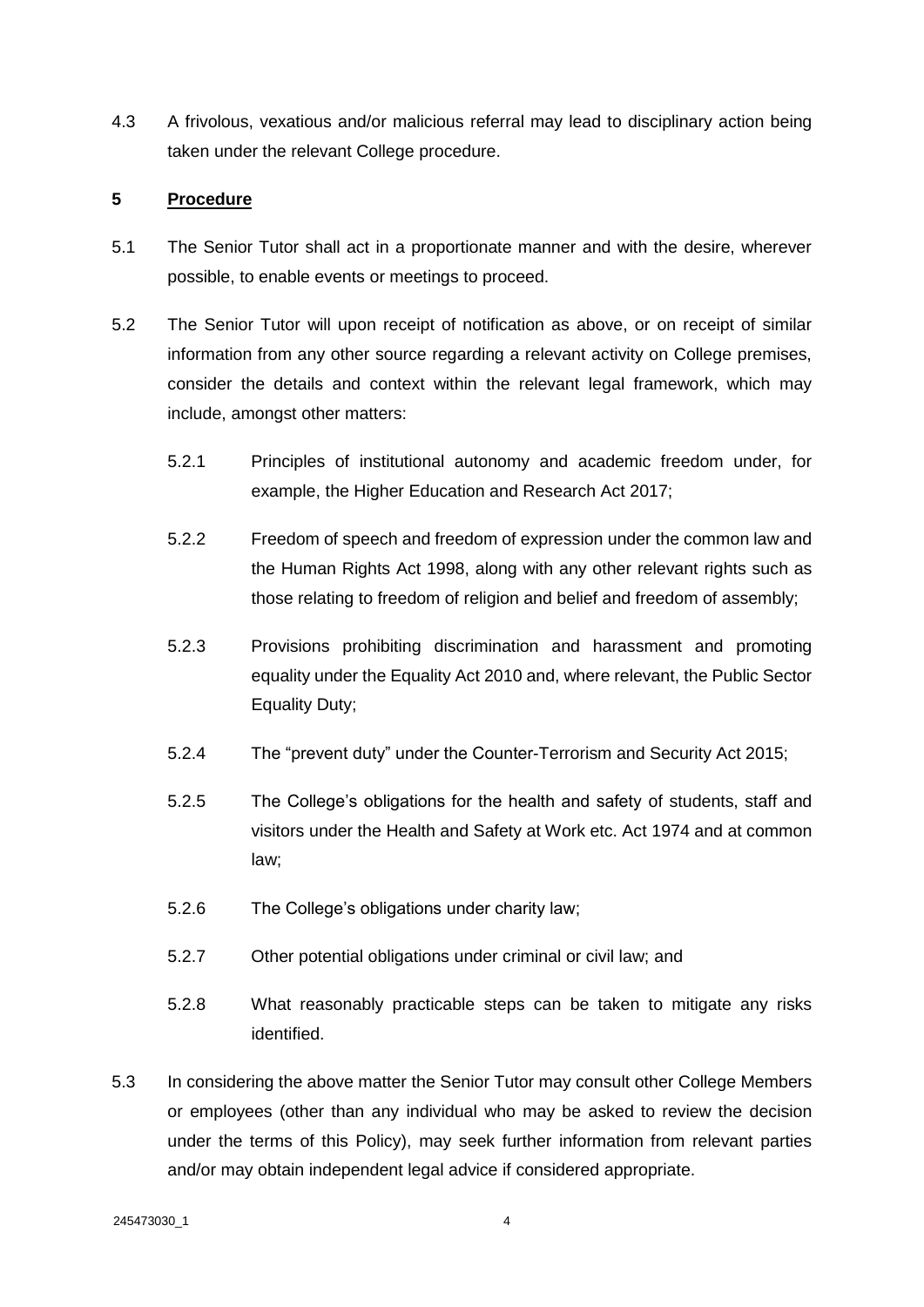- 5.4 Based on the above analysis and an assessment of any risks, the Senior Tutor will decide whether the relevant activity should be subject to any reasonably practicable conditions to mitigate any risks identified, including whether the risks are to individual health and safety, to freedom of speech, or to academic freedom. Examples of such conditions might include:
	- 5.4.1 Putting in place appropriate stewarding, security and/or arrangements for access to the activity;
	- 5.4.2 Ensuring that different viewpoints are appropriately represented or challenged;
	- 5.4.3 Appointment of a meeting chair;
	- 5.4.4 Designation of organisers;
	- 5.4.5 Agreeing arrangements with the University Proctors and/or the police; and
	- 5.4.6 Ensuring that promotional material for an event or a precis of a speech is submitted in advance.
- 5.5 If the Senior Tutor is not satisfied that the risks identified can be mitigated sufficiently, the Senior Tutor will decide either that the relevant activity will be postponed until appropriate arrangements can be made to the Senior Tutor's satisfaction, or, as a last resort, that it will be cancelled.
- 5.6 Where any expenses are incurred in connection with mitigation measures, where these concern a relevant activity which is part of the College's academic functions of teaching, study or research, such expenses will be borne by the College. In the case of other relevant activities such expenses will be borne by those responsible for organising the relevant activity, unless otherwise agreed in writing with the Governing Body.
- 5.7 College members (including student members) and employees responsible for delivering or organising the relevant activity will cooperate in implementing any such conditions.
- 5.8 In the event that any College member (including student members), invited speaker or organiser of a relevant event is dissatisfied with any decisions of the Senior Tutor